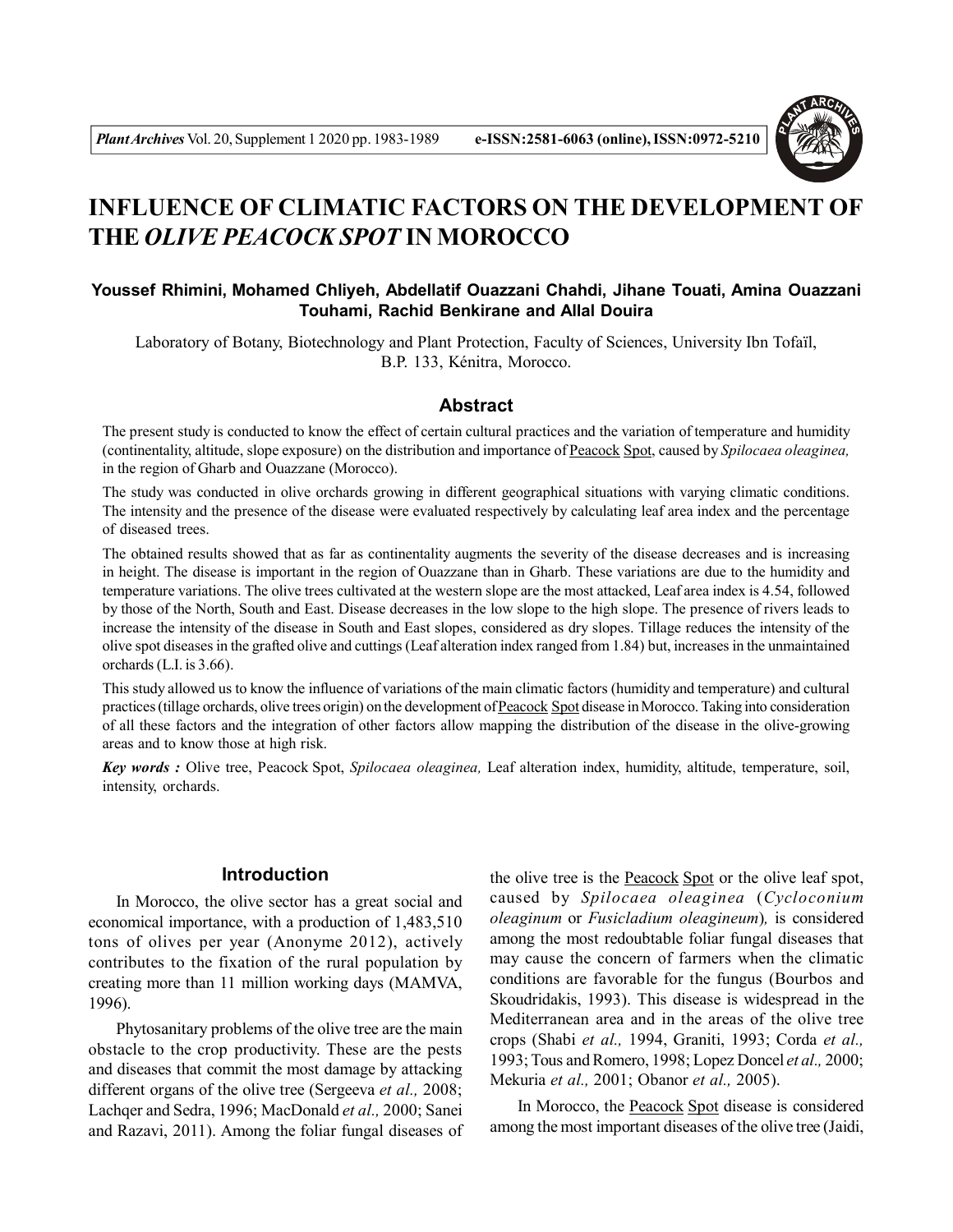1968; Renaud, 1968; Outassourt, 1983; Besri and Outassourt, 1984). The life cycle of the causative agent, *Spilocaea oleaginea* is dependent on climatic conditions (Obanor, 2008), which the most important are temperature and humidity (Tenerini, 1964; Salerno, 1965). When the attack is severe, the leaves fall prematurely, which results in the general weakening of the tree and the reduction of the yield (Tajnari, 1999). The fungus can cause early loss of olives when it grows on peduncles (Rahmani, 1999).

Renaud (1968) reported that outbreaks of the olive leaf spot disease always appear the least sunny side of the tree. Besri and Outassourt (1980) observed the effect of exposure of the canopy on the distribution of the disease. The present study reports information on the effects of changes in climatic factors (continentality, altitude and slope exposure) and some cultural practices on the development of this disease in the olive groves in North West regions of Morocco. Indeed, the region of Ouazzane is an excellent olive growing region, shows a variable topography, which allowed to study the effect of these variations in climatic factors.

# **Materials and Methods**

#### **Sampling**

A field survey was conducted during the summer 2013. To study the effect of continentality on the development of the Peacock spot disease, several stations in the Gharb region were visited.

Continentality increases from the West to the East, the nearest sea station was the city of Kénitra, which is not known by the cultivation of olive trees but there are scattered trees in the city. The farthest station is that of Bork located 2 km north of Souk El Larbaa, intermediate stations were respectively: Bakara, Howafat, Souk Larbaa, Jamaa Lalla Mimouna.

The action of the altitude on the development of the disease was surveyed in different mountain stations. Ranging from from Tnin Srafah with semi arid climate to Zoumi in altitude, subhumid climate, humidity increases.

To study the effect of slopes on the development of peacock spot disease, two mountains have been chosen. Sometimes depressions surrounding mountains of the Ouazzane region are crossed by rivers. The mountain station is Sabt Masmoda away from these rivers. For cons, in the station of Zoumi two mountains A and B, separated by a river, were selected. In this last station, the effect of dry mountain side A, facing east, and the wet side, West facing, mountain B and the effect of the humidity of the river were observed on the development

of the olive leaf spot in the olive groves of these slopes.

Each slope is divided into three levels: A (low slope), level B (mid-slope) and level V (high slope). For each level, an olive orchard was chosen and sampling of diseased leaves was carried out from three trees / orchard.

Certain practices and transactions in olive orchards may influence the development of the olive leaf spot. In the Ouazzane area, sometimes the same olive orchard has two different origins. There are olive trees derived from cuttings, other from the grafting and the rootstock in this case is the oleaster. The olive leaf spot was observed in both types of olive trees and was also sought in orchards that are well crafted and other none maintained.

## **The disease estimation**

For each case, three orchards, same soil and same altitudinal level were selected and in each orchard, three trees are randomly selected. On each tree, a number of 100 leaves has been removed from all four sides, according to the method of Salman *et al.* (2011), while rotating around the tree. Sampling is performed at almost 1.5 meters above the ground. 300 leaves, with or without symptoms, were collected from each orchard. These leaves were brought to the laboratory, mixed and 100 of them, taken at random, were used to determine the intensity of the peacock spot estimated by calculating a leaf area index (L.A.I.).

L.I.=  $6$  " (Ni Si)/Nt

Ni: Number of plants in the severity class. (Table 1).

Nt: Total number of leaves

Si: severity class.

| <b>Notation</b> | Spots number                 | <b>Alteration</b><br>percentage |
|-----------------|------------------------------|---------------------------------|
|                 |                              |                                 |
|                 | $1$ to $3$                   | 10                              |
| 2               | $4$ to $7$                   | 20                              |
|                 | More than 7 / cloud of spots | 40                              |
|                 | Chlorosis                    | 60                              |
|                 | <b>Necrosis</b>              | More than 70                    |

**Table 1:** Rating Scale for calculating the LAI.

A damaging level was adopted: 10% of the stained leaves. Beyond this level the disease constitutes a danger. **Statistical analysis**

All analyzes were performed using Statistica software and software Statistics for Social Sciences (SPSS, version 17.0). The data were represented as average  $\pm$  standard deviation (SD), and the extreme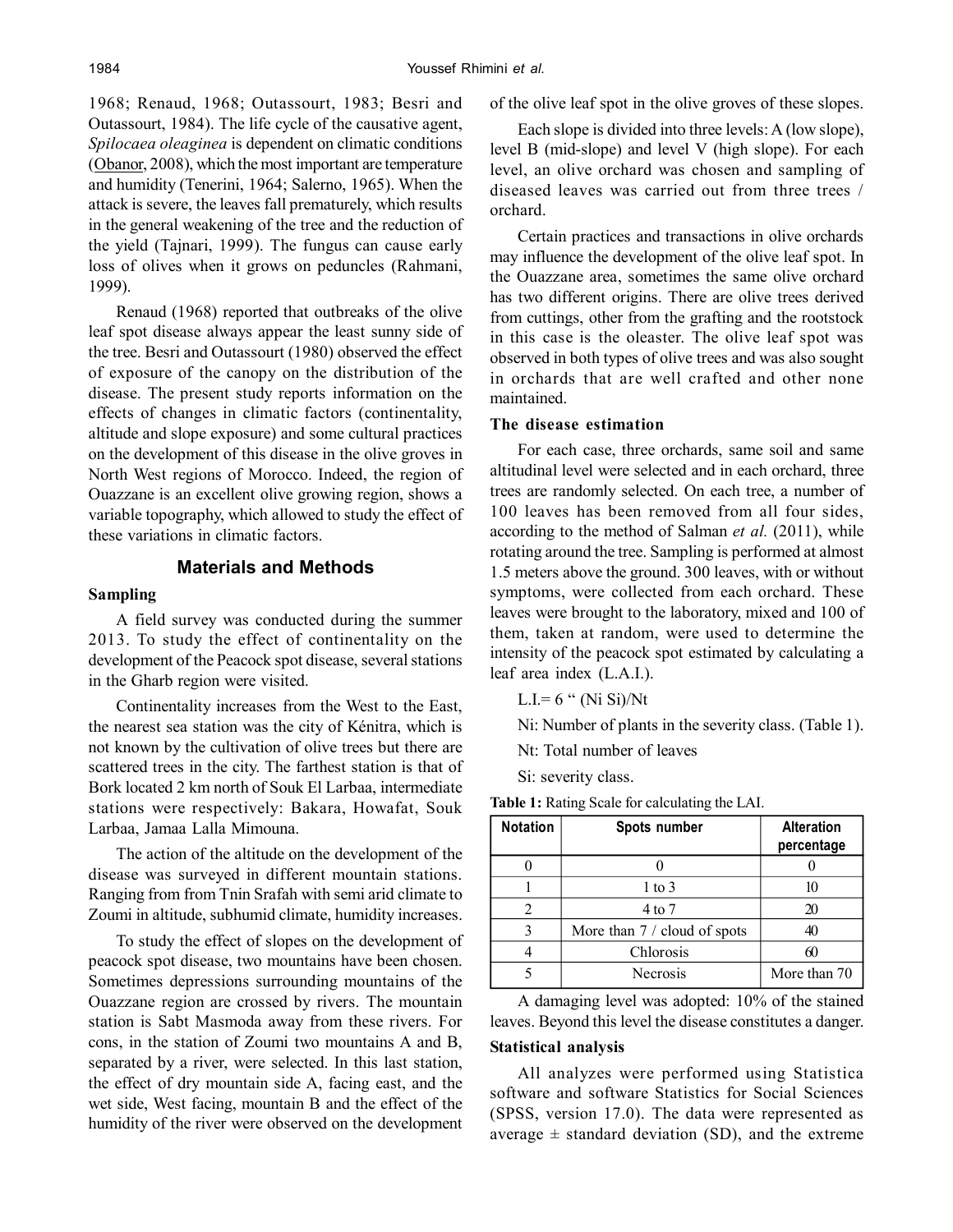(minimum and maximum). The normality distribution was tested by the Kolmogorov-Smirnov test. The Student's test for independent samples where the ANOVA test with a factor between several independent samples were used to compare mean. The values P<0.05 were considered significant.

# **Results and Discussion**

*Spilocaea oleaginea,* produces, on the upper side of leaf blade, more or less numerous spots those are irregularly distributed. The spots are circular and their color varies with the development state of the attacked organs, while their perimeter, their peripheral zone retains a brownish tinge. The central part of the spots, the contrary, provides a less intense color, gray in summer, then passing to brown, turning yellow even becoming green and finally the same time as the leaf itself which, at that time, become detached from the tree and fell. The disease also occurs with lesions on the petioles, peduncles fruits and on the fruits leading to their downfall. The development of these symptoms and their amplification from one year to another cause weakening of the trees and their productivity. The symptoms induced by *Spilocaea oleaginea* on the olive tree are well described in the literature (Wilson and Ogawa, 1979; Graniti and Laviola, 1981; Andrés, 1991; Tjamos *et al.,* 1993; Graniti, 1993; Sanchez *et al.,* 1998; Trapero and Blanco, 2001).



**Fig. 1:** Symptoms of the Peacock spot on the olive leaves. A: Brown circular spots. B: Brownish gray spots. C: Leaf chlorosis: advanced stage of the disease. D: Leaf necrosis and conidia liberation.

The continentality influences the presence and severity of the olive leaf spot disease; it decreases with increasing distance from the sea. In Kénitra, close to the sea, the percentage of infection was 12.1%, and 0.83%



**Fig. 2:** Conidia, oblong shape, light brown color, at maturity have a transverse partition forming two dissimilar cells (asymmetric two-celled) : Basal cell is globular, the terminal is piriform.

in the Bork station, far from the sea. The percentage of infection was 6.5% in the Jamaa Lalla Mimouna station, exposed to oceanic influences (Table 2).

Altitude compensates for the lost humidity due to the remoteness of the sea. The severity of the disease, estimated by calculating the leaf area index, increases with altitude and each altitudinal level, it appears in the disease level. In the Ouazzane station, located 300 m of altitude, leaf area index of the Peacock spot disease is 1.16 and it is 4.24 in the station Masmouda (400 m of altitude). For cons, the leaf area index is about 5.62, at Zoumi station, located at 620 m of altitude.

It is clear from these results that the olive leaf spot is present in all surveyed stations with a variable infection percentage from one station to another. The humidity is a major factor in the development of the disease. In the stations influenced by the sea, the disease is important, but decreases with increasing continentality. The disease also is gaining momentum in altitude.

The life cycle of *Spilocaea oleaginea* depends on climatic conditions. Graniti (1993) indicated that environmental factors such as temperature and humidity are the driving forces of infection and spread of the disease. Conidial germination occurs during a cold and rainy weather (Tajnari, 1999). The excess of free water increases the humidity in the foliage of the olive trees, the leaf surface becomes wet which promotes the dissemination, contamination and germination of conidia (Laviola and Scarito, 1993; Agostino *et al.,* 2007). In the absence of rain and if the humidity is above 70%, there is a dispersion of conidia by wind (De Marzo *et al.,* 1993).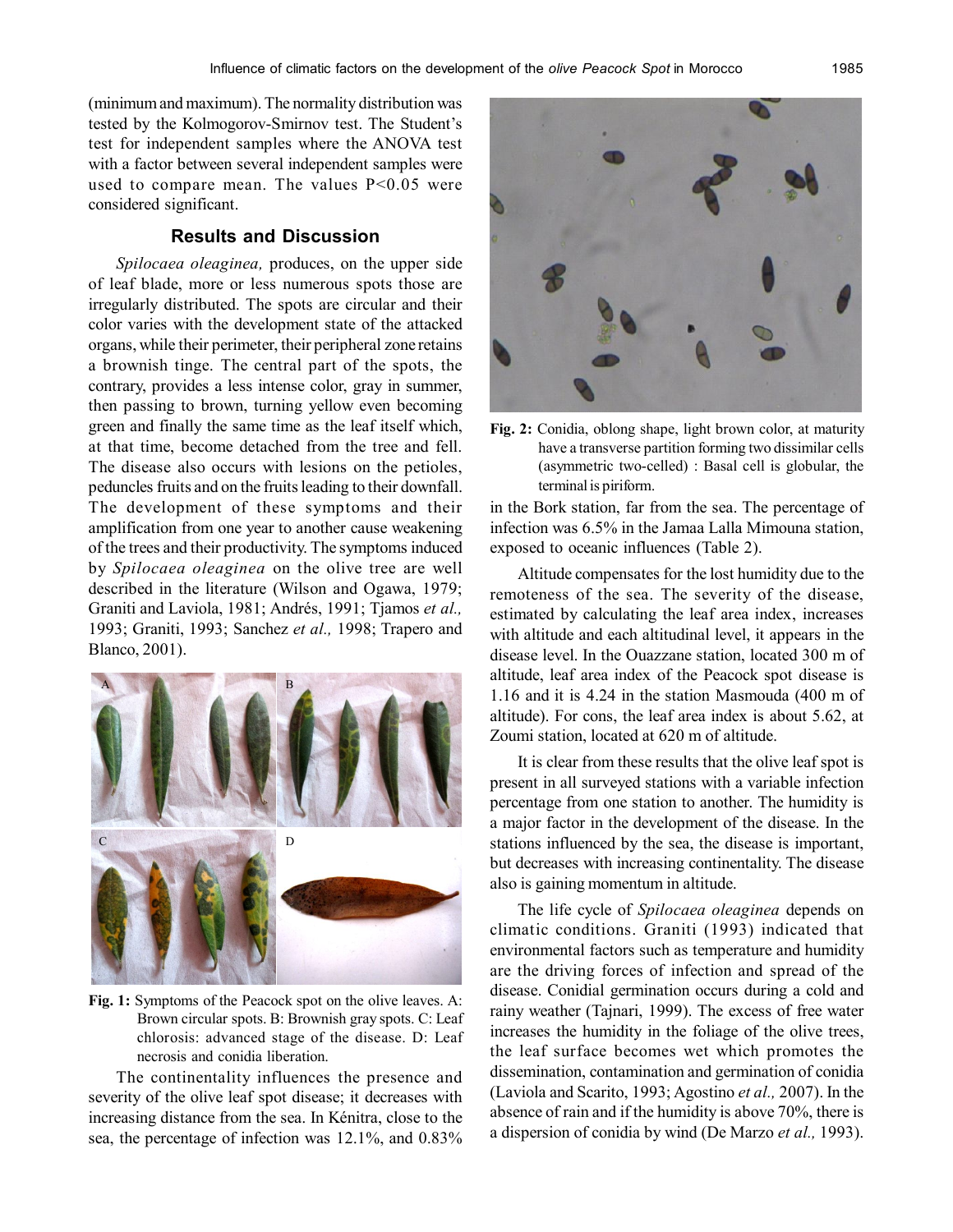**Table 2:** Variation in the severity of the olive leaf spot in function to continentality and altitude in olive orchards in Gharb and Ouazzane regions.

| <b>Prospected regions</b> | <b>Station</b> | Altitude (m) | <b>Severity</b> | <b>Evaluation</b> |
|---------------------------|----------------|--------------|-----------------|-------------------|
|                           |                |              | percentage      | of risk           |
| Continentality            | Kénitra        | 31           | 12.1            | $+/-$             |
|                           | Bakari         | 42           | 8.33            |                   |
|                           | Howafat        | 15           | 3.66            |                   |
|                           | Souk larbaa    | 37           | 2.33            |                   |
|                           | Jamaa mimouna  | 43           | 6.5             |                   |
|                           | <b>Bork</b>    | 42           | 0.83            |                   |
| Altitude                  | Tnin srafah    | 236          | 9.5             | $+/-$             |
|                           | Sabt masmoda   | 400          | 13              | $+/-$             |
|                           | Ouazzane       | 300          | 5.5             |                   |
|                           | Kharrouba      | 360          | 18.5            | $\pm$             |
|                           | Zoumi (East)   | 600          | 22.66           | $^{+}$            |
|                           | Zoumi (west)   | 620          | 32.5            | $^{+}$            |

 $\overline{\cdot}$ : No risk ;  $+$ : Serious danger

**Table 3:** Leaf area index (L.A.I.) in olive orchards attacked by the olive peacock spot in the two regions of Gharb and Ouazzane.

| <b>Prospected regions</b> | <b>Station</b> | Altitude(m) | (L.A.I.)             |
|---------------------------|----------------|-------------|----------------------|
| Continentality            | Kénitra        | 31          | 4.15 <sup>a</sup>    |
|                           | Bakari         | 42          | 3.00 <sup>ab</sup>   |
|                           | Howafat        | 15          | 1.32 <sup>cd</sup>   |
|                           | Souk Larbaa    | 37          | 0.84 <sup>cd</sup>   |
|                           | Jamaa Mimona   | 43          | $2.34$ bc            |
|                           | <b>Bork</b>    | 42          | 0.30 <sup>d</sup>    |
| Montain                   | Tnin Srafah    | 236         | $3.42^{ab}$          |
|                           | Sabt Masmoda   | 400         | $4.24$ <sup>ab</sup> |
|                           | Ouazzane       | 300         | 1.16 <sup>b</sup>    |
|                           | Kharrouba      | 360         | 3.97ab               |
|                           | Zoumi (East)   | 600         | 5.32 <sup>a</sup>    |
|                           | Zoumi (West)   | 620         | 5.62 <sup>a</sup>    |

The severity of the olive leaf spots depends on other factors (Macdonald *et al.,* 2000): cultivar types, density and age of plantations.

In the mountainous stations, the disease intensity depends also on the slope exposure. The olive trees cultivated in the west are more attacked, the mean index is 4.54  $(\pm 0.45)$ , followed by those in the North, South and in the East, respectively with indexes  $3.97 \ (\pm 1.51)$ ,  $1.90$  $(\pm 0.90), 0.81 (\pm 0.09).$ 

The severity of the disease is also important in the lower slopes  $(L.A.I. = 5.18)$  and decreases upward slope  $(L.A.I. = 2.28)$ , especially in the case of exposed slopes in the north  $(L.A.I. = 5.18)$ .

In the station of Zoumi, leaf area indexes calculated in olive orchards growing in lower slopes of East and

West traversed by a river (L.A.I. respectively 8.1 and 8.57) are almost identical. By cons, altitude and extending away from the river, the disease intensity decreases. At high slopes, leaf area indexes are 3.12 (slope exposed to the West) and 3.13 (slope exposed to the East); At midwest and east side, leaf area indexes are respectively 4.14 and 5.64.

In Morocco, Besri and Outassourt (1984) have worked on the olive leaf spot distribution on two faces (North and South) of the some trees canopy in two olivegrowing regions: Béni Mellal and Marrakech. Both authors noted that the percentage of leaves infection exposed to North is significantly higher than leaves exposed to South. Tajnari (1999) also studied the disease distribution in the region of Kelaa Sraghna. He noted that the

exposed face of the olive tree in the North is the most contested, followed by the West, South and East. The interior of the canopy is more attacked than the outside and the bottom of the canopy is more infested than the top.

In the region of Ouazzane, we have noted that the olive orchards of western slopes are the most attacked followed by North slopes, South and East. The presence of rivers or oueds may increase the intensity of the disease in South and East slopes, considered as dry slopes.

It is known that climatic conditions influence the development of the olive leaf spot. The disease is very grave in humid areas (Graniti and Laviola, 1981) and causes very significant yield losses (Wilson and Owaga, 1979; Graniti *et al.,* 1993). The fruit rot caused by *Spilocaea oleaginea* was observed in the humid zones, case of Calabria region (Southern Italy) characterized by environmental conditions favoring the development of the epidemic (Graniti *et al.,* 1993).

The intensity of the disease can also be influenced by the tillage. Indeed, leaf area index calculated in olive trees growing on well tilled soil is 1.84  $(\pm 2.04)$  and the one noted in olive trees badly maintained is  $3.66 \ (\pm 0.39)$ (Table 3). Similarly, the Peacock spot disease was observed with almost the same intensity in olive trees from cuttings and those grafted on the oleaster. Agostino et *al.,* (2007) reported that the adventitious that grow in the vicinity of olive trees increase environmental humidity and promotes the presence of *Spilocaea oleaginea*.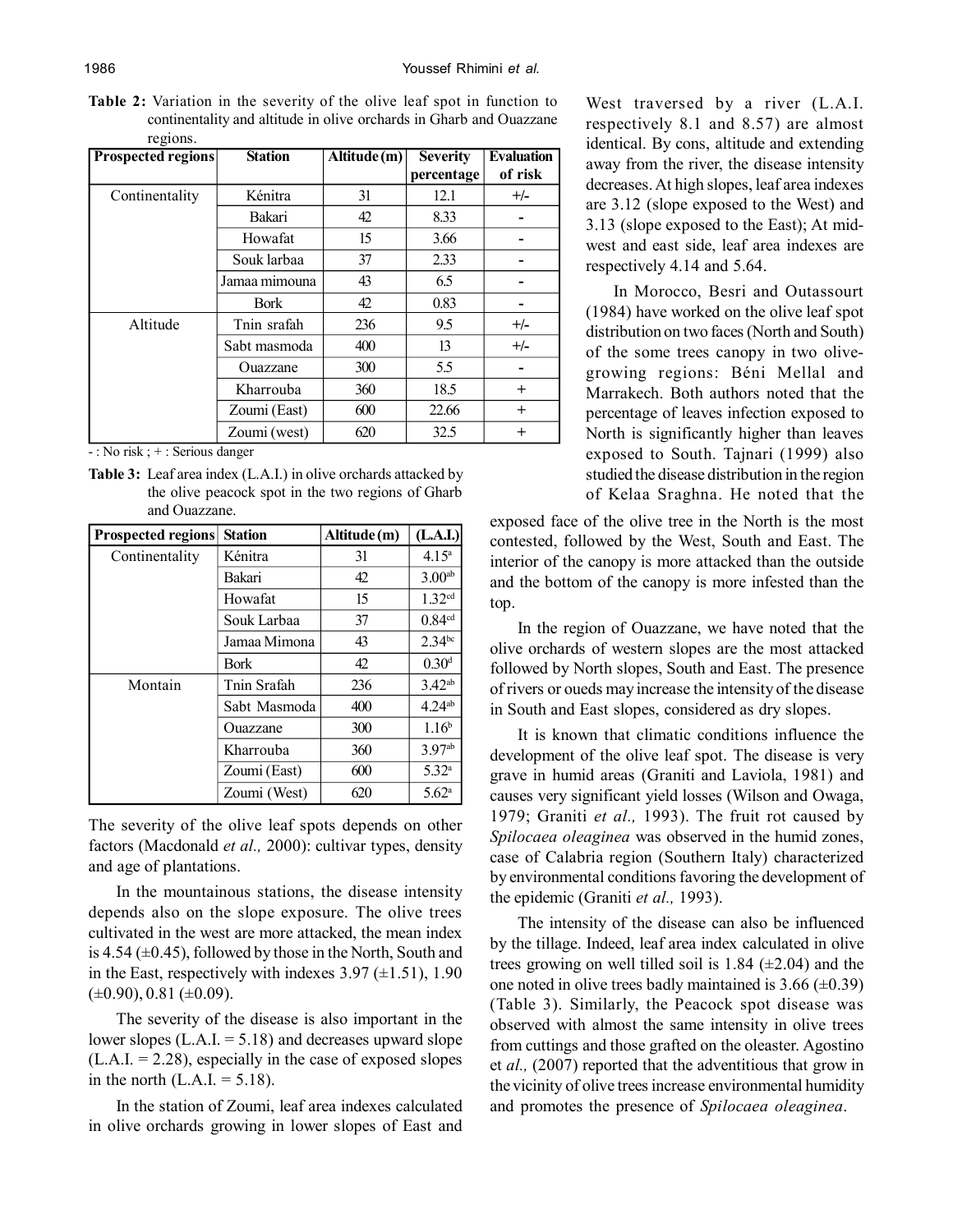

**Fig. 3:** Graphical representation of the leaf area index calculated in the mountainous olive slopes in the area of Masmouda in the lack of humidity (Ouazzane).



**Fig. 4:** Graphical representation of the average leaf index in Zoumi in the presence of humidity. East : Dry mountain slope B; West : humid slope of the mountain A.



**Fig. 5:** Leaf area index calculated of olive cuttings and grafts cultivated in a tilled and none tilled soil.

#### **Conclusion**

The Peacock spot disease is widespread in all orchards surveyed the North West of Morocco: Gharb and Ouazzane. The importance of the disease varies according to geographical situations of the olive orchards. It decreases by moving far from the sea and increases in

altitude. In the mountainous stations, the intensity of the disease is important among olive trees cultivated at the wet side exposed to the north and west and decreases in the dry slopes exposed to the south and east. The presence of rivers increases the intensity of the disease in olive groves of the dry slopes facing south and east. The olive leaf spot depends also on certain cultural practices. Indeed, it is less important in olive groves grafting or cuttings growing on well-tilled soils. For cons, the index of the disease increases in olive groves orchards those are not maintained.

### **References**

- Agostino, T., S. Tombesi, S. Milagros, R. Fernandez-escobar, A. Riccardo, L. Antonella and T. Jardak (2007). Techniques de production en oléiculture, 340.
- Andrés, C.F. (1991). Enfermedades y plagas del olivo. Ed. Riquelme y Vargas Ediciones S.L. Jaén, 646.
- Andres, F. (1991). Enfermedades y plagas del olivo. 2º ed. Riquelme y Vargas Ediciones, Jaén, 646.
- Anonyme (2009a). Centre technique de l'olivier. Document réalisé en concertation avec le Service Regional de l'Alimentation de la region Provence Alpes Côte d'Azur. Avril 2009.
- Anonymous (2012). "FAOSTAT," FAO Statistics Division 2012. http://faostat.fao.org/site/339/default.aspx.
- Arambourg, Y. (1975). Insects prejudicial to the olive. Report on the international olive cultivation and olive oil seminar, pp.102-110, Cordoue, Espagne, 6-17. Octobre 1975.
- Arnaud, M. (1931). Traité de pathologie vegetate. Encyclopidie Mycologique*,* Tome 1, Volume 2. Ed par Paul Le chevalier et Fils, Paris, France: 1570 -1578.
- Besri, M. et Outassouta (1984). Influence de l'exposition de la frondaison de l'arbre sur la manifestation de *Cycloconium oleaginum* Cast., agent de la maladie de l'œil de paon de l'olivier. Olivae N°3. Pages 32,33.
- Bourbos, V.A. and M.T. Skoudridakis (1993). Efficacité de quelques fongicides cupriques à l'égard de *Spilocaea oleaginea,* **23(3):** 393-397.
- Corda, P., L. Maddau and F. Marras (1993). Systemic fungicide residues in oil from field treated olive. EPPO Bulletin, **23 (3):** 399-404.
- De Marzo, L., S. Frisullo, F. Lops and V. Rossi (1993). Possible dissemination of *Spilocaea oleaginea* conidia by insects (*Ectopsocus briggsi*). Bull. OEPP/EPPO Bull, **23:** 389-391.
- De Marzo, L., S. Frisullo, F. Lops and V. Rossi (1993). Possible dissemination of *Spilocaea oleaginea* conidia by insects (*Ectopsocus briggsi*).
- Durand, R. (1970). Sols calciques melaniques du prérif occidental.Pkimere de Bou Daroua-Ouazzane-Maroc, VIII, n° 2-1970.
- Frias, R. and S. Gonzales (1971). Les fongicides en oléiculture.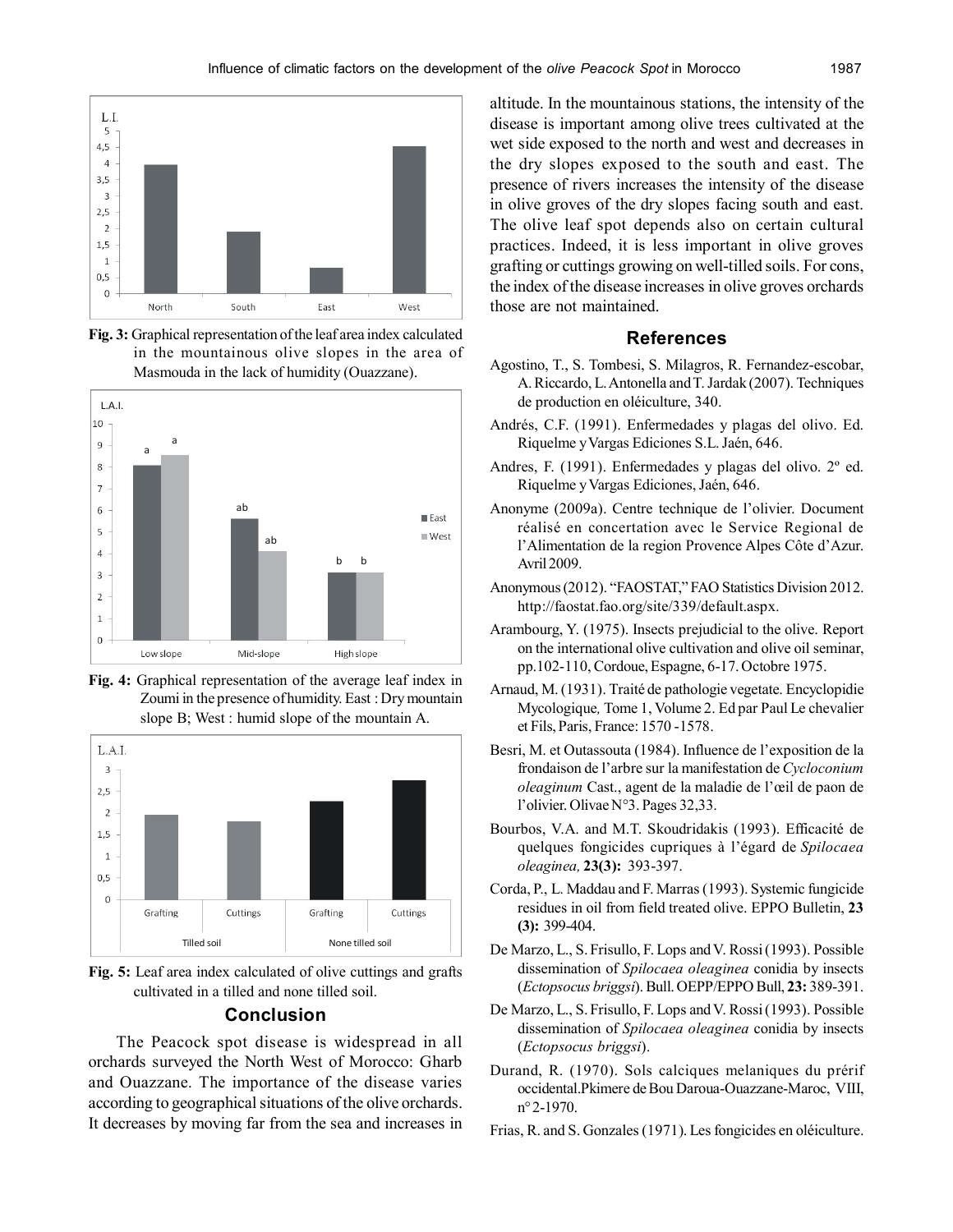Conf. Int. Des techn Olèic (Torremolinos Espagne) 14-19 juin 1971.http://www.oleiculteur.com/maladie.html

- Graniti, A. (1993). Olive scab: a review. Bull. OEPP/EPPO Bull*. 23*, 377-384.
- Graniti, A. and C. Laviola (1968). Epidemiology of *Spilocaea oleaginea* on olive in Italy. First International Congress of Plant Pathology (Abstracts Papers), London, 68.
- Graniti, A. and C. Laviola (1981). [A general view on parasitic diseases of olive tree.] *Informatore Fitopatologico*, **31:** 11-92 (in Italian).
- Gutierrez, F. (1998). Crecimiento *in vitro* y variabili-dad morfológica de *Spilocaea oleaginea,* agente del repilo del olivo. Trabajo Profesional Fin de Carrera, ETSIAM, Univ. de Córdoba, 110.
- Jaidi, A. (1968). Quellques observations biologiques et essays de traitement sur l'oeil de paon de l'olivier. Al-Awamia, **27:** 41-50.
- Laborda, E. and C. Alonson (1989). Observations on the "Olive leaf spot" (*Spilocaea oleagineae* Hugh. *Cycloconium oleaginum* Cast.) by scanning electronic microscopeInstituto de Edafologia y Biologia Vegetal. Boletin de Sanidad Vegetal. Plagas, **15:** 375-383.
- Lachqer, K. and M.H. Sedra (1996). Importance de la vertcilliose de l'olivier dans la région du haouz au Maroc, répartition et caractérisation des isolats de *Verticillium dahliae* Kleb. In: Proceedings of the IV<sup>e</sup> Congrès de Phytopathologie, 19–22 November, Nice, France, C12.
- Lamothe, L., A. Meier and S. Wilson (2002). The determination of forty-four elements in aqueous samples by inductively coupled plasma-mass spectrometry. p. H1-H11. *In*: Taggart, J.E., Jr., ed., Analytical methods for chemical analysis of geologic and other materials. U.S.Geological Survey Open-File Report, 02-0223.
- Laviola, C. and G. Scarito (1993). Observations on spore production in *Spilocaea oleaginea* in southern Italy. Bull. OEPP/EPPO Bull*.,* **23:** 411-416.
- López-Doncel, L.M., J.R. Viruega-Puente and A. Trapero-Casas (2000). Respuesta del olivo a la inoculacion con *Spilocaea oleaginea*, agente del repilo. Boletin de Sanidad Vegetale Plagas, **26:** 349-363.
- Lopez-Villalta, C. (1999). Contrôle des parasites et des maladies de l'olivier. Ed. Conseil Oléicole international, Principe de Vergara, Madrid, Espagne: 151 -162.
- Macdonald, D., J.R. Crabtree, G. Wiesinger, T. Dax, N. Stamou, P. Fleury, J. Gutierrez-Lazpita and A. Gibon (2000). Agricultural abandonment in mountainareas of Europe: environmental consequences and policy responses. *Journal of Environmental Management*, **59:** 47-69.
- MAMVA. (1996). "Ministère de l'Agriculture, de l'Equipement et de l'Environnement Plan d'action oléicole," Division de la production végétale, 45-50.
- Mekuria, G.T., M. Sedgly and G. Collins (2001). Leavs S.Development of asequence-tagged site for the RAPD

marker linked to leaf spot resistance in olive. *Soc. Horitc*., **126 (3):** 305-308.

- Obanor, F.O., M. Walter, E.E. Jones and M.V. Jaspers (2005). Sources of variation in a field evaluation of the incidence and severity of olive leaf spot. New Zealand Plant *Protection* , **58:** 273-277.
- Obanor, F.O., M. Walter, E.E. Jones and M.V. Jaspers (2008b). Effect of temperature, relative humidity, leaf wetness and leaf age on *Spilocaea oleaginea* conidium germination on olive leaves, **20(3):** 211-222.
- Outassourt, A. (1983). Etude de quelques aspects de la maladie de l'œil de Paon de l'olivier due au *Cycloconium oleaginum CAST;* Mémoire de 3ème cycle de l'institut Agronamique et Vétérinaire Hassan II, Rabat, Maroc., 37.
- Poli, M. (1980). Etude bibliographique de la physiologie de l'alternance de production chez l'olivier *(Olea europaea* L.). *Fruits*, **34:** 687-694.
- Rahioui, B. (2009). Rôle du métabolisme phénolique et oxydatif dans la défense de l'olivier vis-à-vis de *Spilocaea oleaginea* et évaluation assistée de la résistance chez la descendance F1 (Picholine marocaine x Picholine du Languedoc) à l'aide de marqueurs phénoliques multifactoriels et un marqueur monogénique SCAR. DESA: Biotechnologie Végétale. Page 11, 12, 13,14.
- Rahmani, M. (1999). Influence des ravageurs et des maladies de l'olivier sur la qualité des huiles d'olives. Journée nationale sur la protection de l'olivier, Marrakech le 27 Mai 1999.
- Renaud, P. (1968). Ecologie de la maladie de l'oeil de paon et resistance varittale dans leurs incidences sur la culture de l'olivier dans le pays. Al-awamia, **26:** 55-74
- Roger, L. (1953). Phytopathologie des pays chauds, Encyclopédie Mycologique, Tome II, Volume XVIII. Ed. Paul Lechevalier, Paris VI, France 1654-2007.
- Salerno, M. (1965). [La tavelure de l'olivier *(Spilocaea oleaginea).* Biologie et lutte.] *Tecnica Agricola,* **17(4)**.
- Salman, M., A. Hawamda, A.A. Amarni, M. Rahil, H. Hajjeh, B. Natsheh and R. Abuamsha (2011). Evaluation of the incidence and severity of olive leaf spot caused by *Spilocaea oleaginea* on olive trees in Palestine. *Am. J. Plant Sci.*, **2:** 457- 460.
- Sanchez, M.E., A. Ruiz Davila, A. Perez de Algaba, M.A. Blanco, M.A. Lopez and A. Trapero Casas (1998). Occurrence and a etiology of death of young olive-trees in southern Spain. *Eur. J. Plant Pathol*., **104:** 347-357.
- Sanei, S.J. and S.E. Razavi (2011). Differentiation of olive *Colletotrichum gloeosporioides* populations on the basis of vegetative compatibility and pathogenicity. *African Journal of Agricultural Research*, **6(9):** 2099-2107.
- Sergeeva ,V., U. Braun, R. Spooner-Hart and N. Nair (2008). First report of *Pseudocercospora cladosporioides* on olive (*Olea europaea*) berries in Australia. Australasian Plant Disease Notes, **3(24)**.